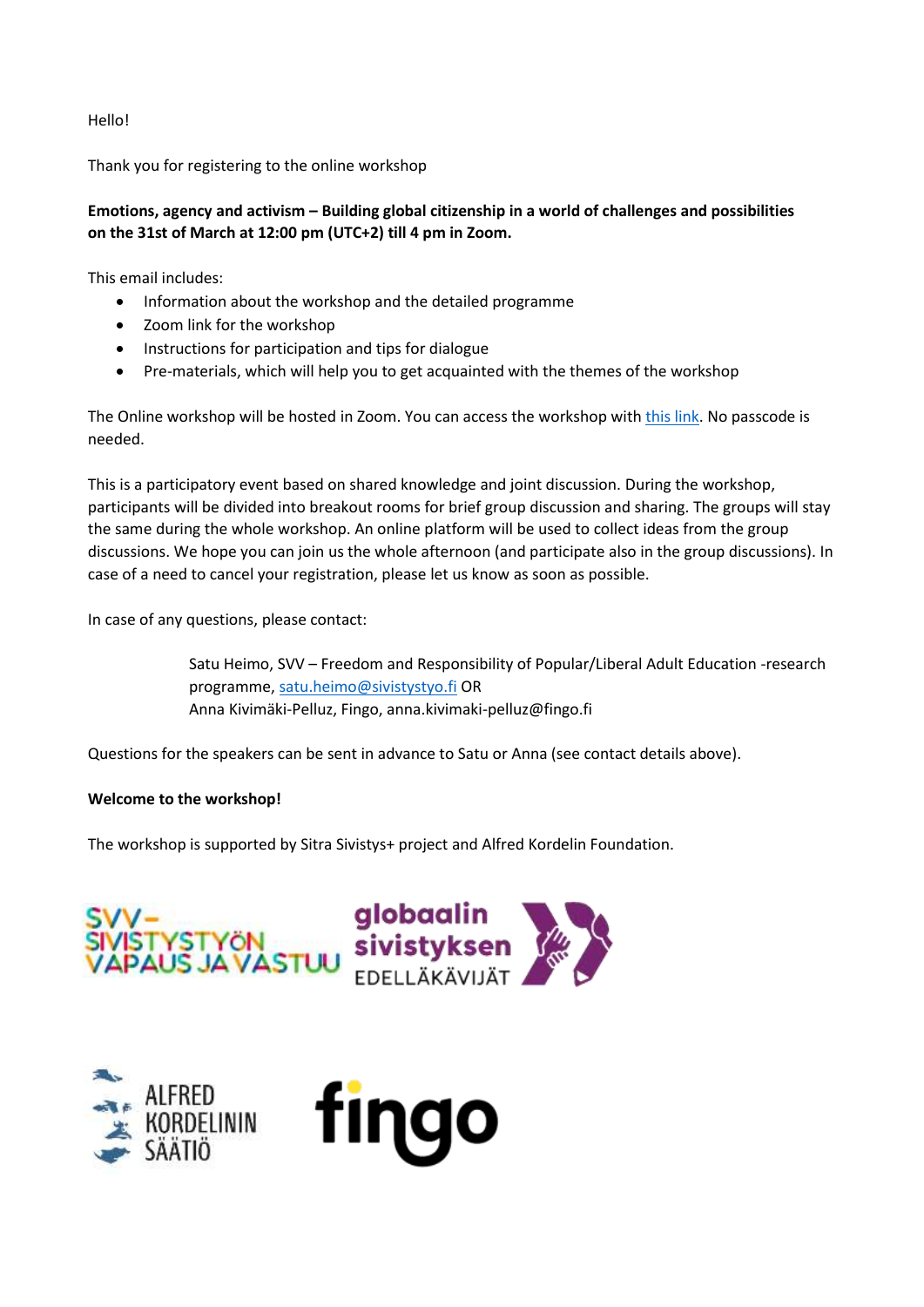| 12.00-12.15 |                                                                                             | <b>Welcoming words</b>                                                                                     |
|-------------|---------------------------------------------------------------------------------------------|------------------------------------------------------------------------------------------------------------|
| 12.15-13.15 | <b>SESSION 1: ARTS, EMOTIONS AND AGENCY</b>                                                 |                                                                                                            |
|             | Raisa Foster, university<br>researcher, University of<br>Eastern Finland.                   | Irrational, Useless, and Unworthy - Contemporary Art as<br>(Un)Doing in the Era of Ecosocial Crisis.       |
|             | Annukka Toivonen,<br>specialist in global<br>education, Peace Union of<br>Finland           | Global education with drama methods - How to redirect<br>emotions as a positive force for change?          |
|             | Group reflection                                                                            |                                                                                                            |
| 13.15–13.30 |                                                                                             | <b>Break</b>                                                                                               |
| 13:30-14:30 | <b>SESSION 2: BUILDING SUSTAINABLE FUTURES</b>                                              |                                                                                                            |
|             | Antti Rajala, Academy of<br><b>Finland Post-Doctoral</b><br>research, University of<br>Oulu | Pedagogy of concrete utopias: Promoting youth civic<br>engagement and climate activism in formal education |
|             | Katri Jurvakainen, project<br>coordinator, KESTO<br>project                                 | Creating an ecosocially sustainable society as a conscious<br>aim of education                             |
|             | Group reflection                                                                            |                                                                                                            |
| 14:30-15:30 | <b>SESSION 3: EDUCATION TOWARDS CRITICAL UNDERSTANDING AND AGENCY</b>                       |                                                                                                            |
|             | Kristiina Brunila,<br>professor, AGORA research<br>centre                                   | WHY EDUCATION HURTS: From Romantic Fantasy to<br>Misery and then what?                                     |
|             | Alice Jäske, anti-racism<br>expert, Students of Colour<br>/ Mixed Finns community           | How to become an activist? My story of becoming an<br>anti-racism expert.                                  |
|             | Group reflection                                                                            |                                                                                                            |
| 15.30-16.00 |                                                                                             | <b>SHARING AND CONCLUSIONS</b>                                                                             |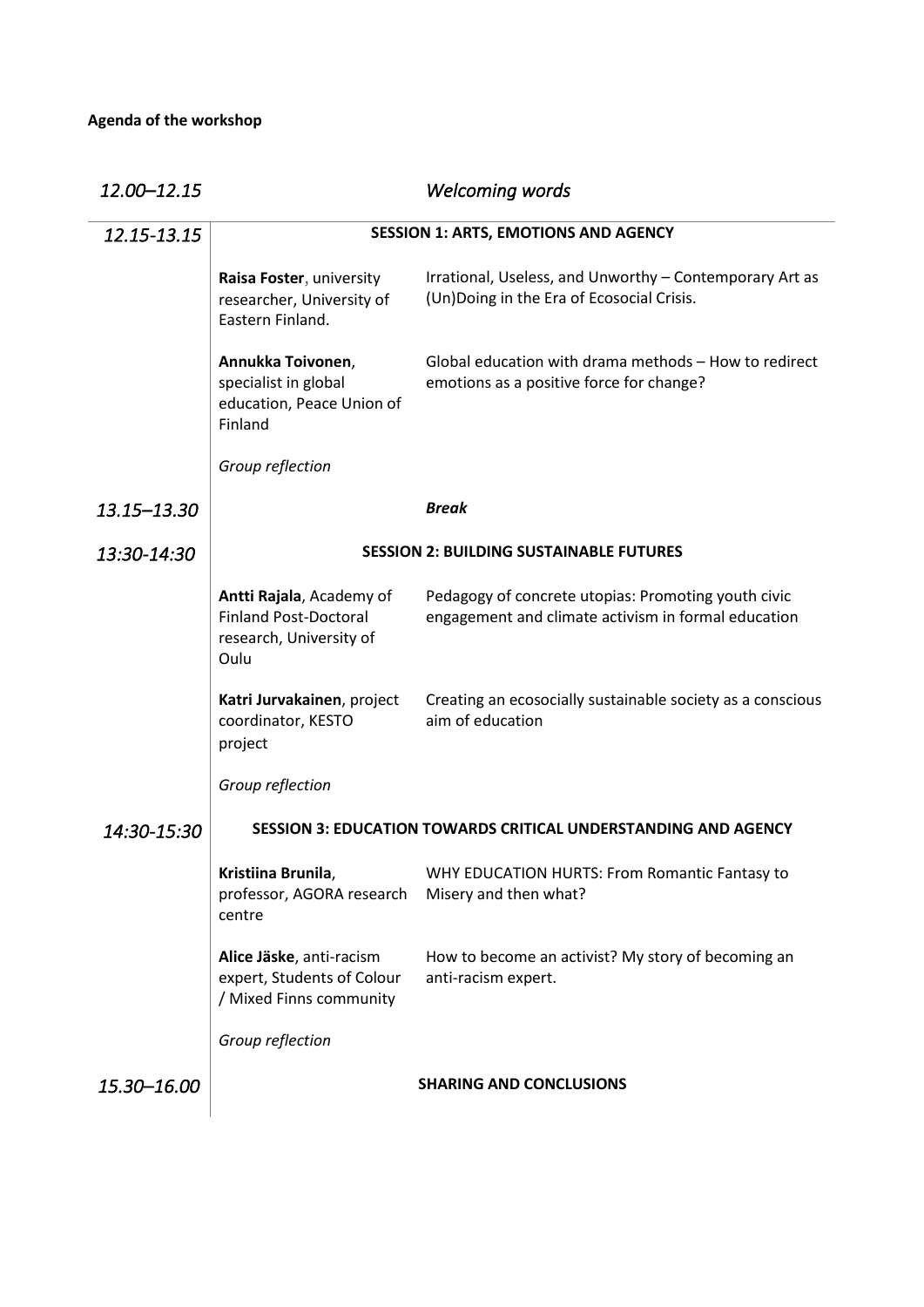## **Principles for working together and building dialogue, let's:**

- Listen to our fellow participants
- Embrace the diversity and respect different opinions
- create a safe space together everyone has their role in building trust
- Give ourselves a chance to learn something new, to understand different perspectives and see various possibilities
- Be direct, open and kind towards others
- Use a language that everyone can understand

## **Pre-material**

You can start warming up and get acquainted with themes of the workshop already in advance by reading some materials and questions suggested by our guest speakers. The materials will help you to prepare for the discussions during the workshop.

- 1. Recall and write down a memorable learning situation when you have learned something meaningful connected to global education. It can be from formal or non-formal context. Questions for reflection:
	- ➢ *What happened?*
	- ➢ *How did it feel?*
	- ➢ *What did you do?*
	- ➢ *What did the others do?*
	- ➢ *Which elements contributed or enabled meaningful learning?*
	- ➢ *Was the situation able to change something in your behavior or ways of seeing the world?*
- *2.* Professor Kristiina Brunila from University of Helsinki was interviewed on the Finnish education system and context, education policies and current challenges for socially just and equitable education. 10 minutes interview. LINK: [Current challenges for equitable and socially just education:](https://www2.helsinki.fi/en/news/education-news/current-challenges-for-equitable-and-socially-just-education-case-finland)  [case Finland | University of Helsinki](https://www2.helsinki.fi/en/news/education-news/current-challenges-for-equitable-and-socially-just-education-case-finland)
- 3. Rajala, Cantell, Haapamäki, Saariaho, Sorri, & Taimela (in press). Engaging with the political in learning: Possible futures, learning, and agency in the Anthropocene. In P. Patrick (Ed.), Applying Learning Theories in Research Outside the Classroom: How People Learn Science in Informal Environments. Springer. Four pages PDF-document attached. (*Engaging with the political in learning\_Possible futures, learning, and agency in the Anthropocene SHORTENED*)
- *4.* Raisa Foster: *The Work of Art in the Time of Non-Production* (2018), participatory performance. 3,5 minutes YouTube-video. LINK: <https://www.youtube.com/watch?v=XBCaD4X4ZgA>
- *5.* Michaela Moua: *No Single Struggle (and Five Questions for Activists and Corporations)*. Published on Ruskeat Tytöt. Ruskeat Tytöt Media is an independent online publication committed to centering and normalizing the perspectives of Brown women and people with underrepresented genders in Finnish and Nordic media. LINK: General 4 — [Ruskeat Tytöt \(ruskeattytot.fi\)](https://www.ruskeattytot.fi/no-single-struggle-and-five-questions)
- 6. Jason Hickel & Giorgos Kallis (2020) Is Green Growth Possible?, New Political Economy, 25:4, 469- 486. One page PDF-document attached. (*Jason Hickel Giorgos Kallis 2020 Is Green Growth Possible SHORTENED*)